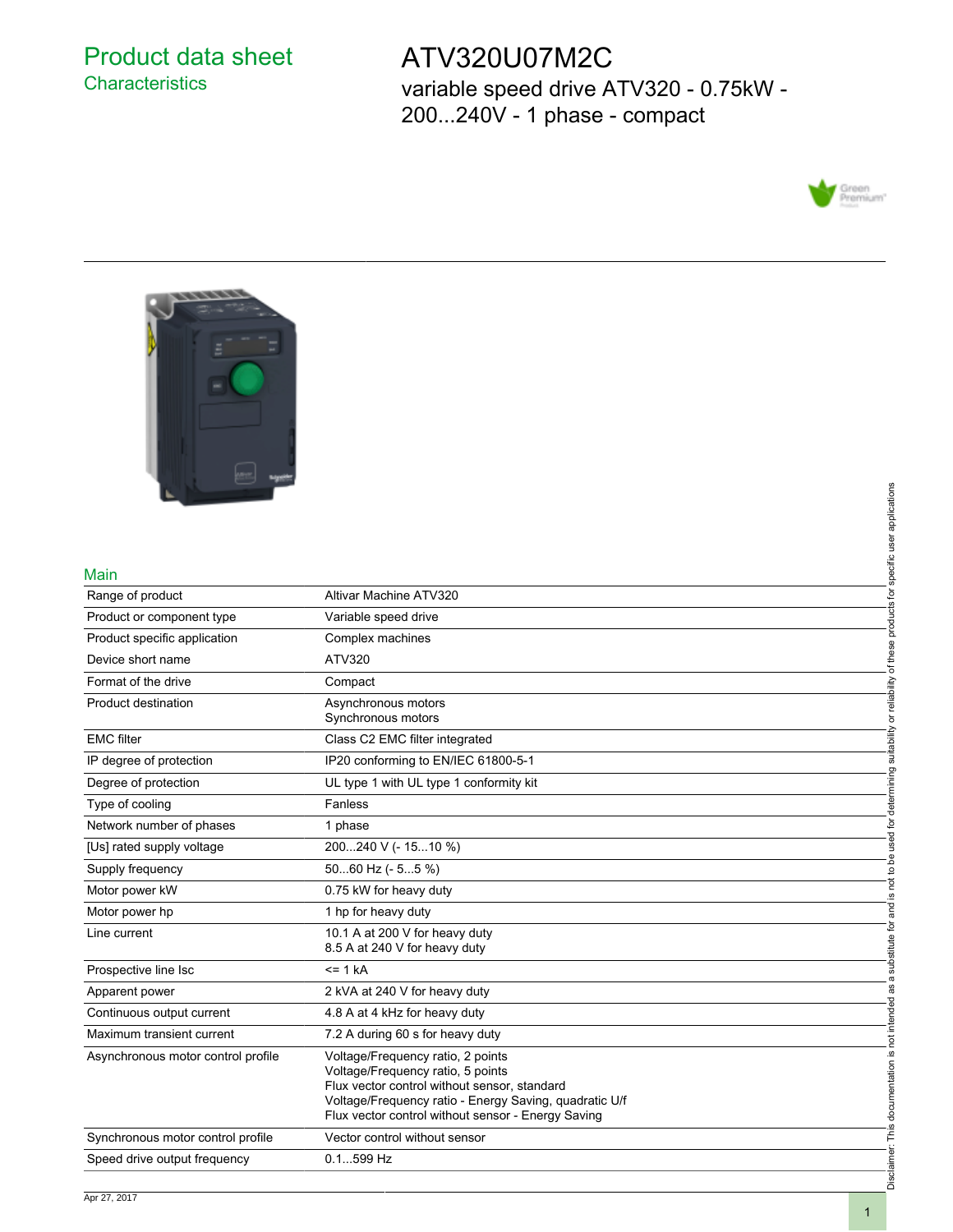| Nominal switching frequency | 4 kHz                                                                                                                                                                                                                                                                                                                                                                                   |
|-----------------------------|-----------------------------------------------------------------------------------------------------------------------------------------------------------------------------------------------------------------------------------------------------------------------------------------------------------------------------------------------------------------------------------------|
| Switching frequency         | 416 kHz with current derating<br>216 kHz adjustable                                                                                                                                                                                                                                                                                                                                     |
| Safety function             | STO (safe torque off) SIL 3<br>SS1 (safe stop 1)<br>SMS (safe maximum speed)<br>SLS (safe limited speed)<br>GDL (quard door locking)                                                                                                                                                                                                                                                    |
| Communication port protocol | CANopen<br>Modbus                                                                                                                                                                                                                                                                                                                                                                       |
| Option card                 | Communication module: CANopen daisy chain RJ45<br>Communication module: CANopen SUB-D 9<br>Communication module: CANopen open style terminal block<br>Communication module: EtherCAT RJ45<br>Communication module: DeviceNet<br>Communication module: Ethernet/IP<br>Communication module: Profibus DP V1<br>Communication module: Profinet<br>Communication module: Ethernet Powerlink |

### **Complementary**

| Output voltage                      | <= power supply voltage                                                                                                                                                                                      |
|-------------------------------------|--------------------------------------------------------------------------------------------------------------------------------------------------------------------------------------------------------------|
| Permissible temporary current boost | 1.5 x In during 60 s for heavy duty                                                                                                                                                                          |
| Speed range                         | 1100 with asynchronous motor in open-loop mode                                                                                                                                                               |
| Speed accuracy                      | +/- 10 % of nominal slip 0.2 Tn to Tn                                                                                                                                                                        |
| Torque accuracy                     | $+/- 15 \%$                                                                                                                                                                                                  |
| Transient overtorque                | 170200 % of nominal motor torque                                                                                                                                                                             |
| <b>Braking torque</b>               | < 170 % with braking resistor during 60 s                                                                                                                                                                    |
| Regulation loop                     | Adjustable PID regulator                                                                                                                                                                                     |
| Motor slip compensation             | Automatic whatever the load<br>Not available in voltage/frequency ratio (2 or 5 points)<br>Adjustable 0300 %                                                                                                 |
| Acceleration and deceleration ramps | S<br>U<br>CUS<br>Deceleration ramp automatic stop DC injection<br>Deceleration ramp adaptation<br>Linear<br>Ramp switching                                                                                   |
| Braking to standstill               | By DC injection                                                                                                                                                                                              |
| Protection type                     | Drive: thermal protection<br>Drive: overcurrent between output phases and earth<br>Drive: input phase breaks<br>Drive: overheating protection<br>Drive: short-circuit between motor phases                   |
| Frequency resolution                | Display unit: 0.1 Hz<br>Analog input: 0.012/50 Hz                                                                                                                                                            |
| Electrical connection               | Control, screw terminal: 0.51.5 mm <sup>2</sup> AWG 20AWG 16<br>Motor/Braking resistor, screw terminal: 2.54 mm <sup>2</sup> AWG 14AWG 12<br>Power supply, screw terminal: 2.54 mm <sup>2</sup> AWG 14AWG 12 |
| Type of connector                   | 1 RJ45 for Modbus/CANopen on control terminal                                                                                                                                                                |
| Physical interface                  | 2-wire RS 485 for Modbus                                                                                                                                                                                     |
| <b>Transmission frame</b>           | <b>RTU for Modbus</b>                                                                                                                                                                                        |
| <b>Transmission rate</b>            | 4.8, 9.6, 19.2, 38.4 kbit/s for Modbus<br>50 kbps, 125 kbps, 250 kbps, 500 kbps, 1 Mbps for CANopen                                                                                                          |
| Data format                         | 8 bits, configurable odd, even or no parity for Modbus                                                                                                                                                       |
| Type of polarization                | No impedance for Modbus                                                                                                                                                                                      |
| Number of addresses                 | 1247 for Modbus<br>1127 for CANopen                                                                                                                                                                          |
| Method of access                    | Slave for CANopen                                                                                                                                                                                            |
| Supply                              | Internal supply for reference potentiometer (1 to 10 kOhm): 10.5 V DC (+/- 5 %) current <= 10 mA<br>(overload and short-circuit protection)                                                                  |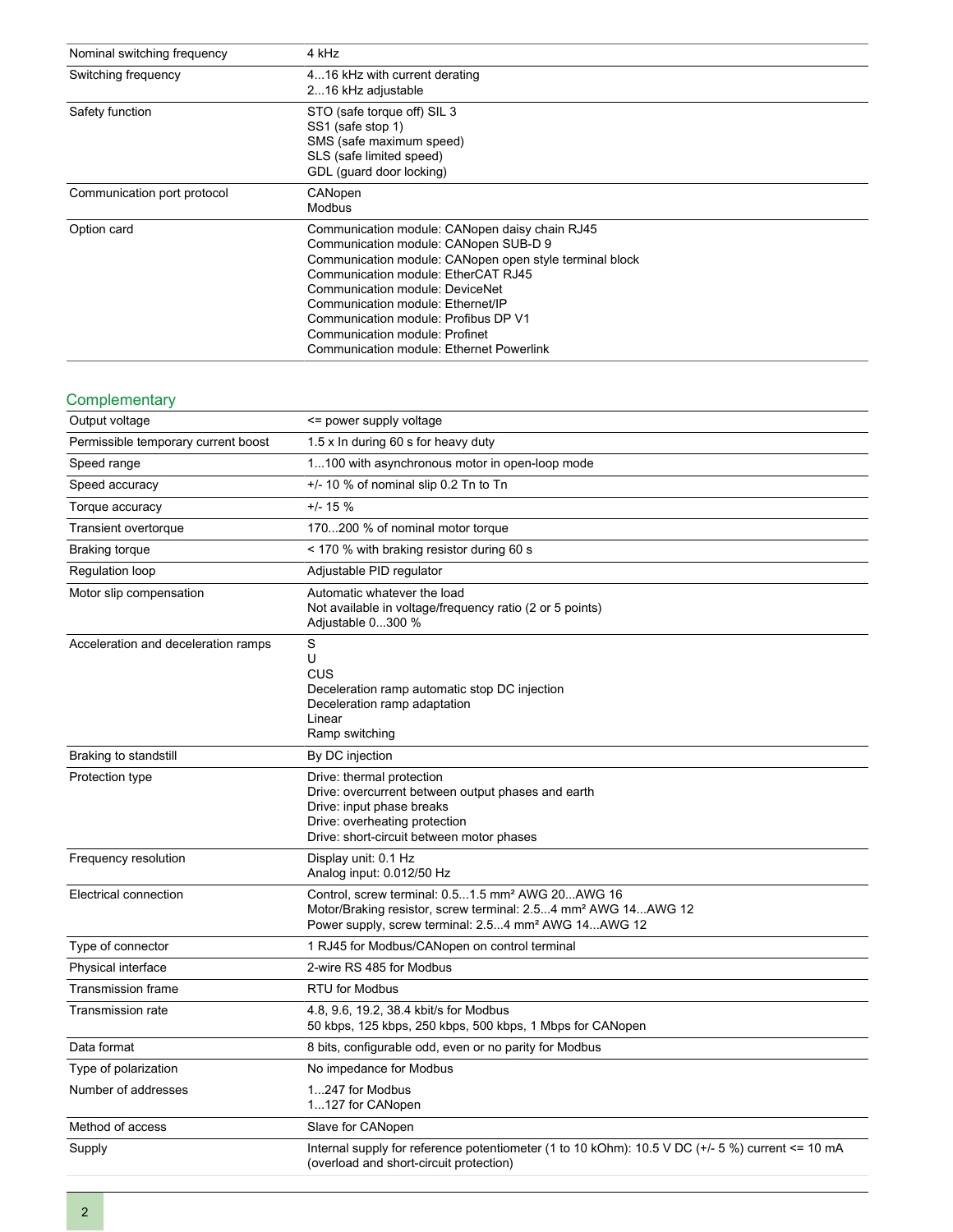| Local signalling                              | 1 LED green for CANopen run<br>1 LED red for CANopen error<br>1 LED red for drive fault                                                                                                                                                                                                                                                                                                                                                                                                                                                                                                                                                                                                                                                                                                               |
|-----------------------------------------------|-------------------------------------------------------------------------------------------------------------------------------------------------------------------------------------------------------------------------------------------------------------------------------------------------------------------------------------------------------------------------------------------------------------------------------------------------------------------------------------------------------------------------------------------------------------------------------------------------------------------------------------------------------------------------------------------------------------------------------------------------------------------------------------------------------|
| Width                                         | 72 mm                                                                                                                                                                                                                                                                                                                                                                                                                                                                                                                                                                                                                                                                                                                                                                                                 |
| Height                                        | 143 mm<br>188 mm with EMC plate                                                                                                                                                                                                                                                                                                                                                                                                                                                                                                                                                                                                                                                                                                                                                                       |
| Depth                                         | 138 mm                                                                                                                                                                                                                                                                                                                                                                                                                                                                                                                                                                                                                                                                                                                                                                                                |
| Product weight                                | $1.1$ kg                                                                                                                                                                                                                                                                                                                                                                                                                                                                                                                                                                                                                                                                                                                                                                                              |
| Analogue input number                         | 3                                                                                                                                                                                                                                                                                                                                                                                                                                                                                                                                                                                                                                                                                                                                                                                                     |
| Analogue input type                           | Voltage (AI1): 010 V DC, impedance 30000 Ohm, resolution 10 bits<br>Bipolar differential voltage (Al2): +/- 10 V DC, impedance 30000 Ohm, resolution 10 bits<br>Current (AI3): 020 mA (or 4-20 mA, x-20 mA, 20-x mA or other patterns by configuration),<br>impedance 250 Ohm, resolution 10 bits                                                                                                                                                                                                                                                                                                                                                                                                                                                                                                     |
| Discrete input number                         | $\overline{7}$                                                                                                                                                                                                                                                                                                                                                                                                                                                                                                                                                                                                                                                                                                                                                                                        |
| Discrete input type                           | Programmable (sink/source) (DI1DI4): 2430 V DC: level 1 PLC<br>Programmable as pulse input 20 kpps (DI5): 2430 V DC: level 1 PLC<br>Switch-configurable PTC probe (DI6): 2430 V DC<br>Safe torque off (STO): 2430 V DC, impedance 1500 Ohm                                                                                                                                                                                                                                                                                                                                                                                                                                                                                                                                                            |
| Discrete input logic                          | Negative logic (sink): : DI1DI6, > 19 V (state 0) < 13 V (state 1)<br>Positive logic (source): : DI1DI6, < 5 V (state 0) > 11 V (state 1)                                                                                                                                                                                                                                                                                                                                                                                                                                                                                                                                                                                                                                                             |
| Analogue output number                        | 1                                                                                                                                                                                                                                                                                                                                                                                                                                                                                                                                                                                                                                                                                                                                                                                                     |
| Analogue output type                          | Software-configurable current (AQ1): 020 mA, impedance 800 Ohm, resolution 10 bits<br>Software-configurable voltage (AQ1): 010 V, impedance 470 Ohm, resolution 10 bits                                                                                                                                                                                                                                                                                                                                                                                                                                                                                                                                                                                                                               |
| Sampling duration                             | Analog input (Al1, Al2, Al3): 2 ms<br>Analog output (AQ1): 2 ms                                                                                                                                                                                                                                                                                                                                                                                                                                                                                                                                                                                                                                                                                                                                       |
| Accuracy                                      | Analog input AI1, AI2, AI3: +/- 0.2 % for a temperature of -1060 °C<br>Analog input Al1, Al2, Al3: +/- 0.5 % for a temperature of 25 °C<br>Analog output AQ1: +/- 1 % for a temperature of 25 °C<br>Analog output AQ1: +/- 2 % for a temperature of -1060 °C                                                                                                                                                                                                                                                                                                                                                                                                                                                                                                                                          |
| Linearity error                               | Analog input (Al1, Al2, Al3): +/- 0.20.5 % of maximum value<br>Analog output (AQ1): +/- 0.3 %                                                                                                                                                                                                                                                                                                                                                                                                                                                                                                                                                                                                                                                                                                         |
| Discrete output number                        | 3                                                                                                                                                                                                                                                                                                                                                                                                                                                                                                                                                                                                                                                                                                                                                                                                     |
| Discrete output type                          | Configurable relay logic NO/NC (R1A, R1B, R1C): electrical durability 100000 cycles<br>Configurable relay logic NO (R2A, R2B): electrical durability 100000 cycles<br>Logic (LO)                                                                                                                                                                                                                                                                                                                                                                                                                                                                                                                                                                                                                      |
| Refresh time                                  | Logic input (DI1DI6): 8 ms (+/- 0.7 ms)<br>Relay output (R1A, R1B, R1C): 2 ms<br>Relay output (R2A, R2C): 2 ms                                                                                                                                                                                                                                                                                                                                                                                                                                                                                                                                                                                                                                                                                        |
| Minimum switching current                     | Relay output (R1, R2): 5 mA at 24 V DC                                                                                                                                                                                                                                                                                                                                                                                                                                                                                                                                                                                                                                                                                                                                                                |
| Maximum switching current                     | Relay output $(R1)$ on resistive load (cos phi = 1: 3 A at 250 V AC<br>Relay output (R1) on resistive load (cos phi = 1: 4 A at 30 V DC<br>Relay output (R1, R2) on inductive load (cos phi = $0.4$ : 2 A at 250 V AC<br>Relay output (R1, R2) on inductive load (cos phi = 0.4: 2 A at 30 V DC<br>Relay output (R2) on resistive load (cos phi = 1: 5 A at 250 V AC<br>Relay output (R2) on resistive load (cos phi = 1: $5$ A at 30 V DC                                                                                                                                                                                                                                                                                                                                                            |
| Specific application                          | Machinery                                                                                                                                                                                                                                                                                                                                                                                                                                                                                                                                                                                                                                                                                                                                                                                             |
| Variable speed drive application<br>selection | Hoisting self erecting<br>Material handling carousel<br>Material handling conveyor<br>Material handling lifting platfrom<br>Material handling palletizers - medium performance<br>Material handling transfer table<br>Material handling turn table<br>Material working (wood, ceramic, stone, pvc, metal) cutting - medium accuracy<br>Material working (wood, ceramic, stone, pvc, metal) drilling<br>Material working (wood, ceramic, stone, pvc, metal) saw<br>Packaging bagging<br>Packaging feed conveyor low performance<br>Packaging filling bottles - intermittent operation<br>Packaging linear labeling<br>Packaging other application<br>Packaging stretching wrapping<br>Packaging tray take<br>Textile knitting<br>Textile printing machines<br>Textile spinning<br>Washing machines car |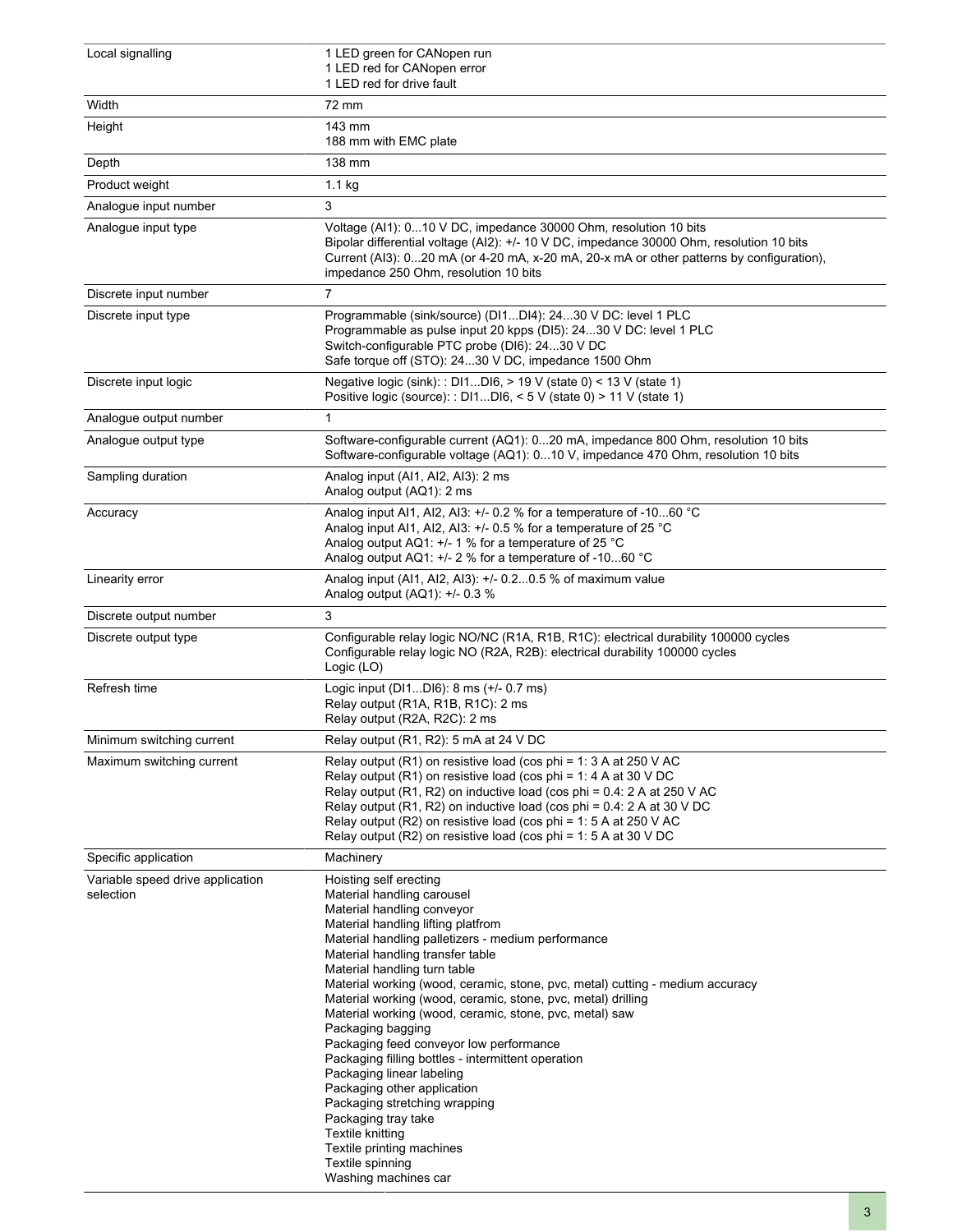|                        | Washing machines other application<br>Hoisting standard crane - travelling or trolley |
|------------------------|---------------------------------------------------------------------------------------|
| Motor power range AC-3 | 0.551 kW 200240 V 1 phase                                                             |
| Motor starter type     | Variable speed drive                                                                  |

### Environment

| Isolation                             | Between power and control terminals                                                                                                                                                                                                                                                                                                                                                                                                                                                                           |
|---------------------------------------|---------------------------------------------------------------------------------------------------------------------------------------------------------------------------------------------------------------------------------------------------------------------------------------------------------------------------------------------------------------------------------------------------------------------------------------------------------------------------------------------------------------|
| Insulation resistance                 | > 1 mOhm at 500 V DC for 1 minute to earth                                                                                                                                                                                                                                                                                                                                                                                                                                                                    |
| Power dissipation in W                | 48.3 W (fanless) at 200 V, 4 kHz                                                                                                                                                                                                                                                                                                                                                                                                                                                                              |
| Operating position                    | Vertical +/- 10 degree                                                                                                                                                                                                                                                                                                                                                                                                                                                                                        |
| Electromagnetic compatibility         | Conducted radio-frequency immunity test conforming to IEC 61000-4-6 level 3<br>Electrical fast transient/burst immunity test conforming to IEC 61000-4-4 level 4<br>Electrostatic discharge immunity test conforming to IEC 61000-4-2 level 3<br>Radiated radio-frequency electromagnetic field immunity test conforming to IEC 61000-4-3 level 3<br>Voltage dips and interruptions immunity test conforming to IEC 61000-4-11<br>1.2/50 µs - 8/20 µs surge immunity test conforming to IEC 61000-4-5 level 3 |
| Pollution degree                      | 2 conforming to EN/IEC 61800-5-1                                                                                                                                                                                                                                                                                                                                                                                                                                                                              |
| Vibration resistance                  | 1.5 mm peak to peak ( $f = 213$ Hz) conforming to EN/IEC 60068-2-6<br>1 gn (f = 13200 Hz) conforming to EN/IEC 60068-2-6                                                                                                                                                                                                                                                                                                                                                                                      |
| Shock resistance                      | 15 gn during 11 ms conforming to EN/IEC 60068-2-27                                                                                                                                                                                                                                                                                                                                                                                                                                                            |
| Relative humidity                     | 595 % without condensation conforming to IEC 60068-2-3<br>595 % without dripping water conforming to IEC 60068-2-3                                                                                                                                                                                                                                                                                                                                                                                            |
| Ambient air temperature for operation | -1050 °C without derating<br>5060 °C with derating factor                                                                                                                                                                                                                                                                                                                                                                                                                                                     |
| Ambient air temperature for storage   | $-2570 °C$                                                                                                                                                                                                                                                                                                                                                                                                                                                                                                    |
| Operating altitude                    | $\le$ 1000 m without derating<br>10003000 m with current derating 1 % per 100 m                                                                                                                                                                                                                                                                                                                                                                                                                               |
| <b>Standards</b>                      | EN/IEC 61800-3<br>EN/IEC 61800-3 environment 1 category C2<br>EN/IEC 61800-5-1<br>IEC 60721-3<br><b>IEC 61508</b><br>IEC 13849-1                                                                                                                                                                                                                                                                                                                                                                              |
| <b>Product certifications</b>         | <b>CSA</b><br><b>NOM 117</b><br>UL<br><b>RCM</b><br>EAC                                                                                                                                                                                                                                                                                                                                                                                                                                                       |
| Marking                               | <b>CE</b>                                                                                                                                                                                                                                                                                                                                                                                                                                                                                                     |

## Offer Sustainability

| Sustainable offer status                                          | Green Premium product                                                 |  |  |
|-------------------------------------------------------------------|-----------------------------------------------------------------------|--|--|
| RoHS (date code: YYWW)                                            | Compliant - since 1610 - Schneider Electric declaration of conformity |  |  |
|                                                                   | Schneider Electric declaration of conformity                          |  |  |
| Reference not containing SVHC above the threshold<br><b>REACh</b> |                                                                       |  |  |
|                                                                   | Reference not containing SVHC above the threshold                     |  |  |
| Product environmental profile                                     | Available                                                             |  |  |
|                                                                   | Product environmental                                                 |  |  |
| Product end of life instructions                                  | Available                                                             |  |  |
|                                                                   | End of life manual                                                    |  |  |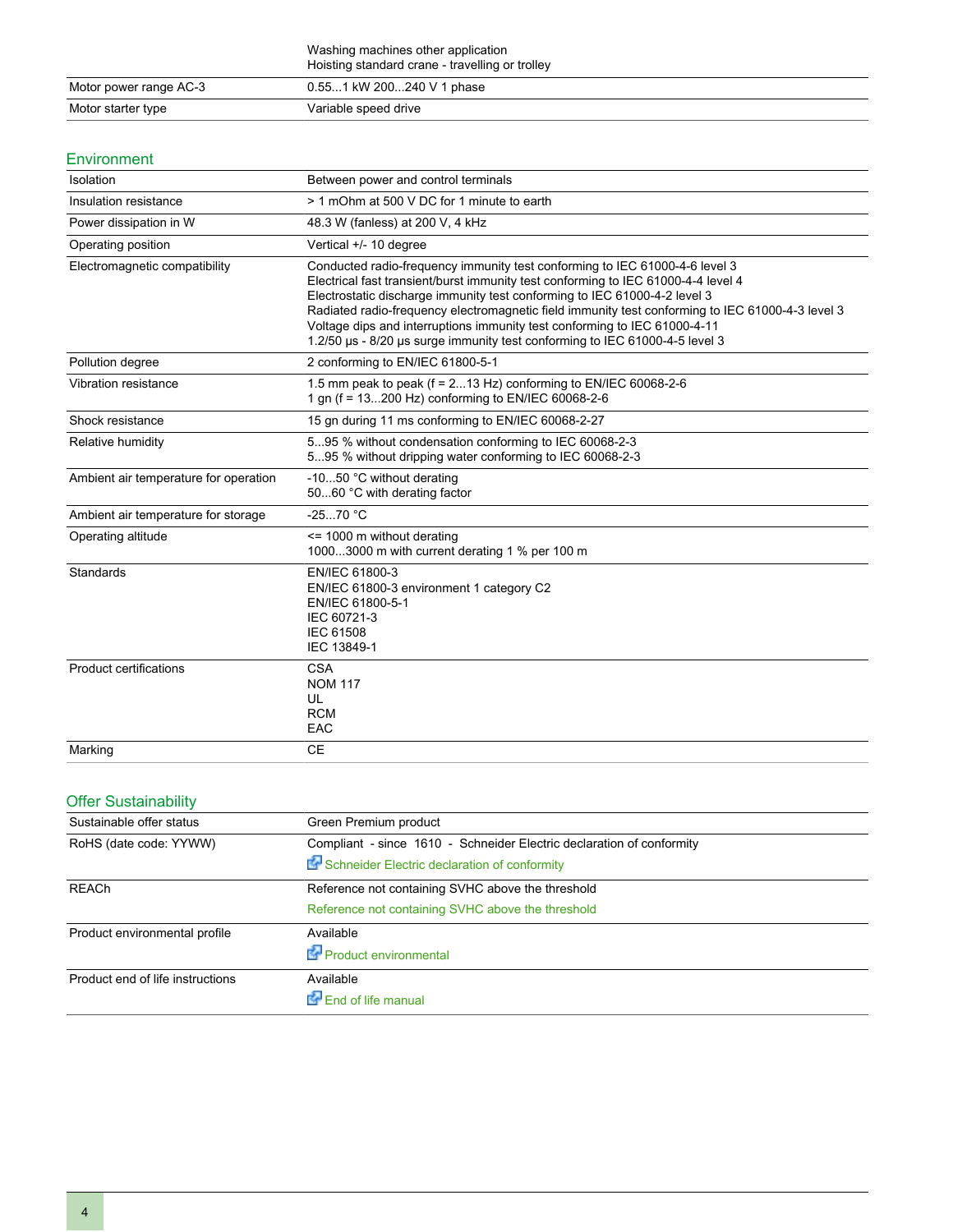# Product data sheet Dimensions Drawings

# ATV320U07M2C

### **Dimensions**

Views: Right - Front - Front with EMC Plate<br> $\frac{mm}{in}$ 

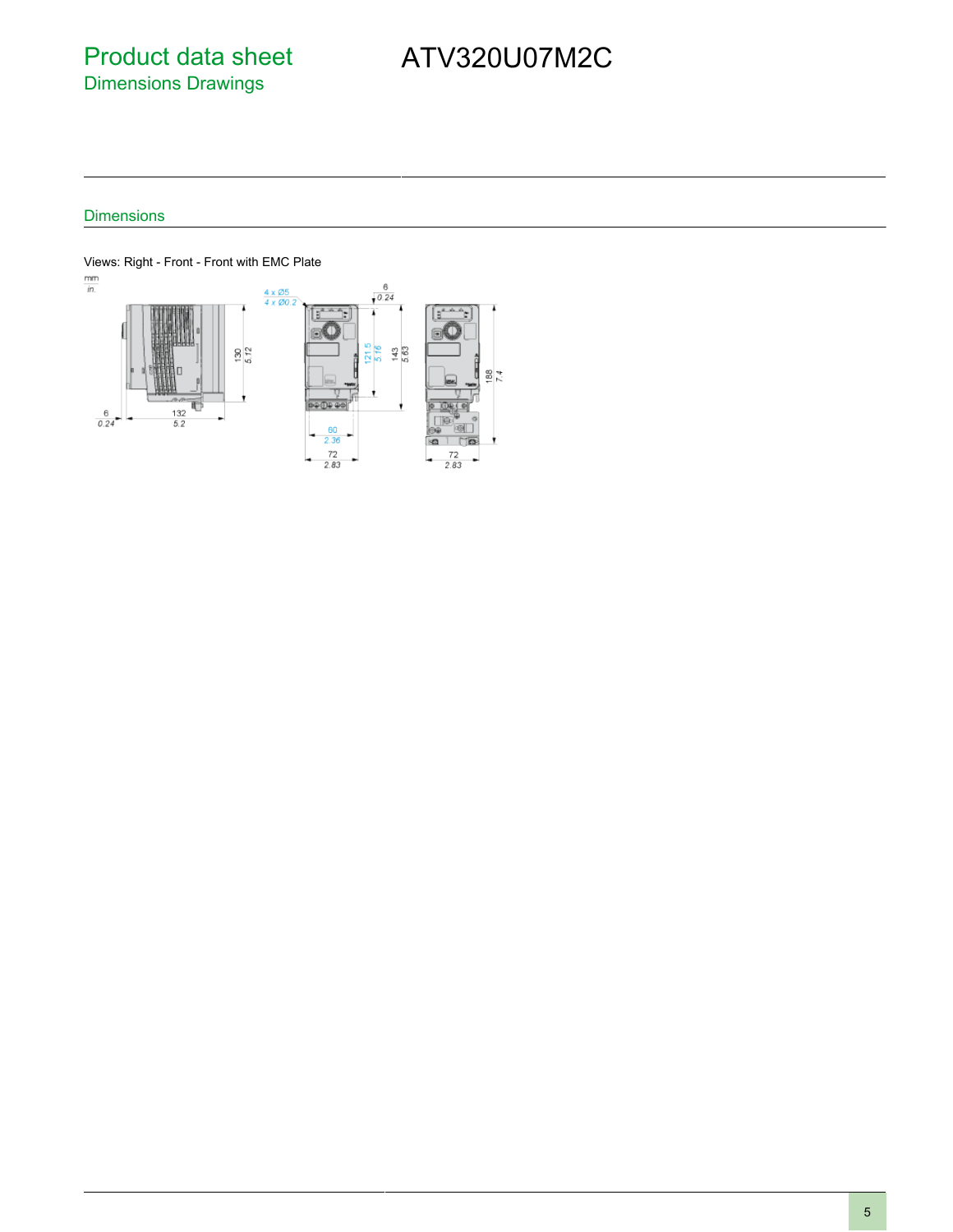## Mounting Types

### Mounting Type A: Individual with Ventilation Cover



Only Possible at Ambient Temperature Less or Equal to 50 °C (122 °F)

### Mounting Type B: Side by Side, Ventilation Cover Removed



## Mounting Type C: Individual, Ventilation Cover Removed



For Operation at Ambient Temperature Above 50 °C (122 °F)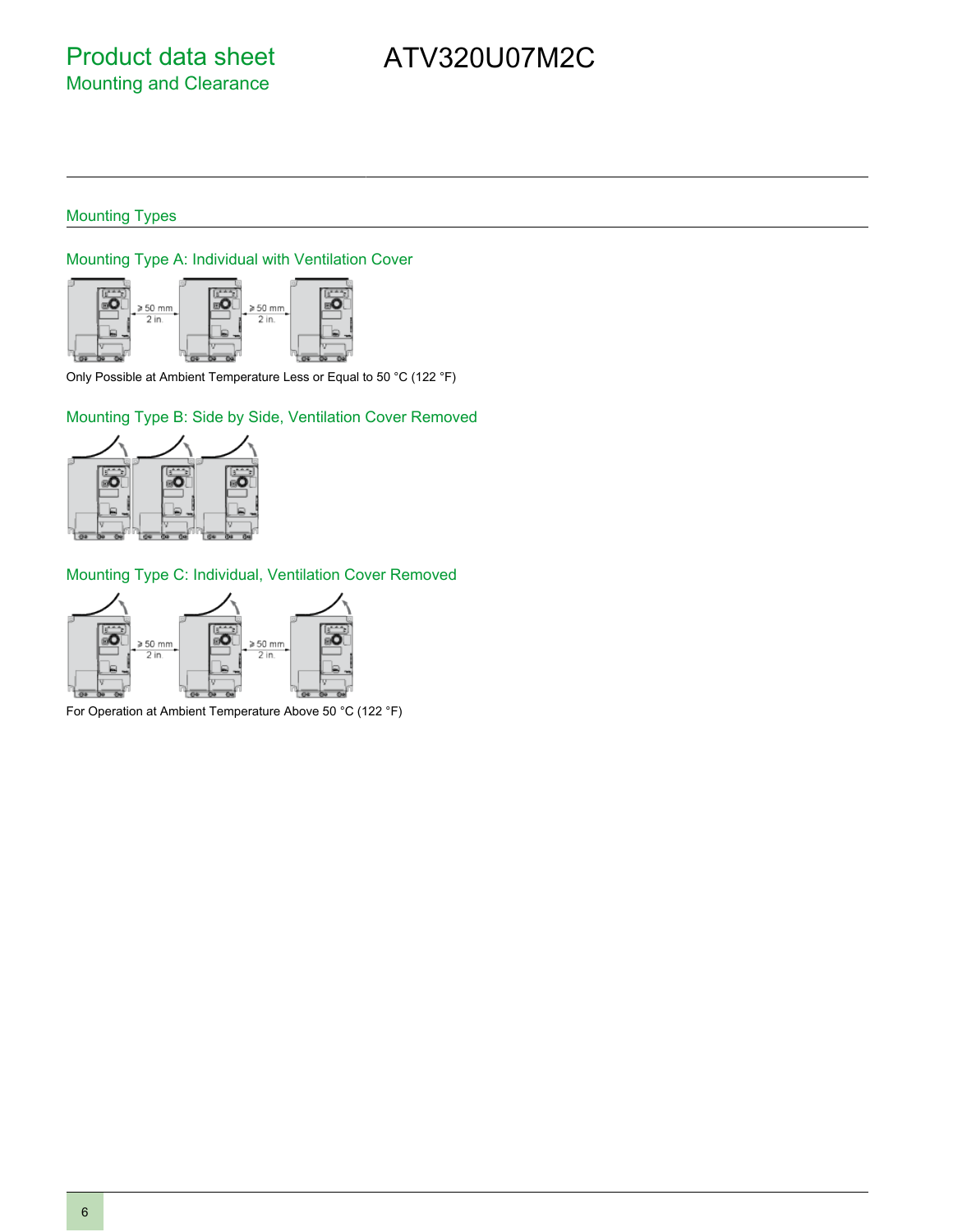## Connection Diagrams

#### Diagram with Line Contactor

Connection diagrams conforming to standards EN 954-1 category 1 and IEC/EN 61508 capacity SIL1, stopping category 0 in accordance with standard IEC/EN 60204-1.



- (1) Line choke (if used)
- (2) Fault relay contacts, for remote signaling of drive status

#### Diagram with Switch Disconnect

Connection diagrams conforming to standards EN 954-1 category 1 and IEC/EN 61508 capacity SIL1, stopping category 0 in accordance with standard IEC/EN 60204-1.



- (1) Line choke (if used)
- (2) Fault relay contacts, for remote signaling of drive status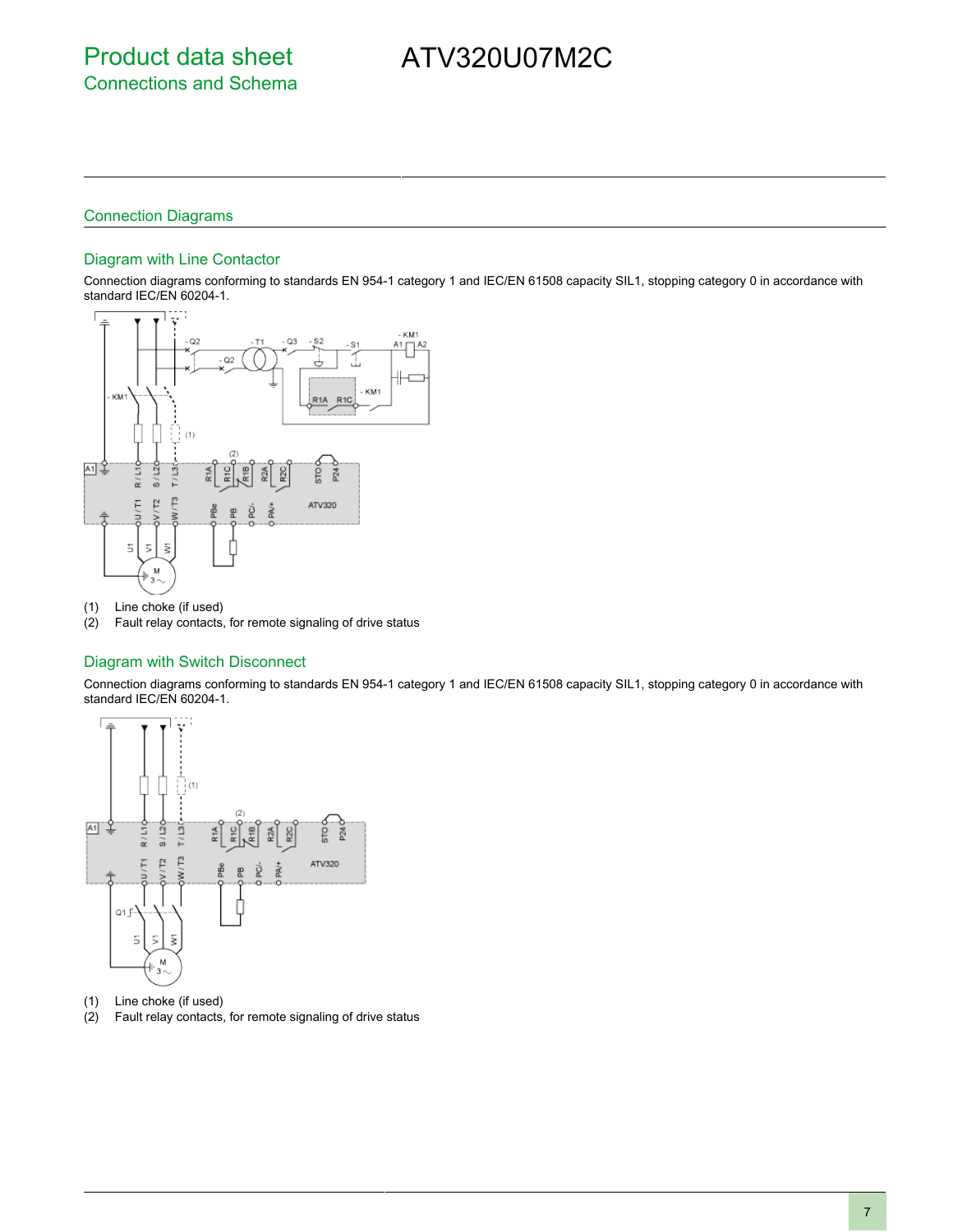## Control Connection Diagram in Source Mode



- (1) Analog output
- (2) Analog inputs
- (3) Reference potentiometer (10 kOhm maxi)<br>(4) Digital inputs
- Digital inputs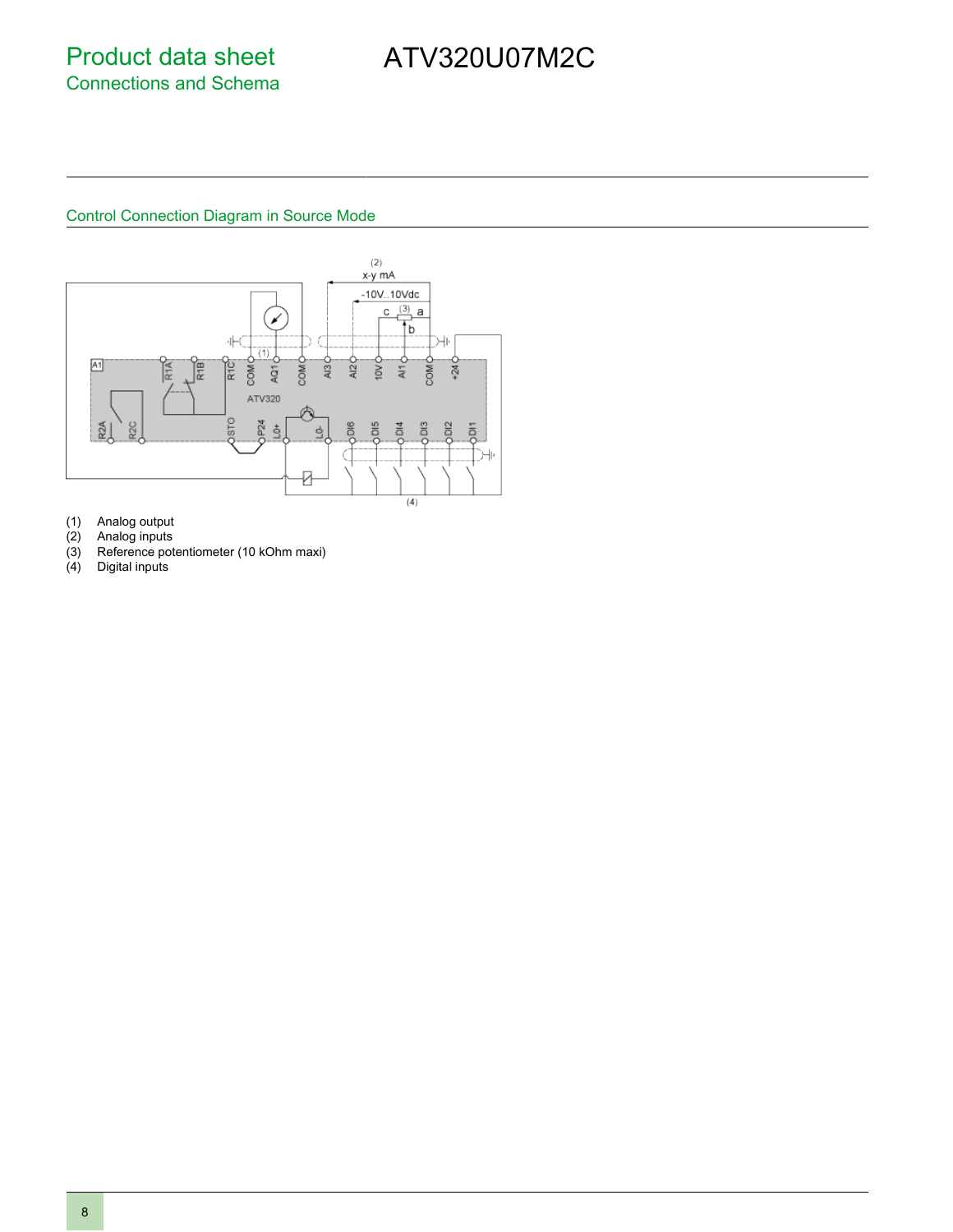### Digital Inputs Wiring

The logic input switch (SW1) is used to adapt the operation of the logic inputs to the technology of the programmable controller outputs. Switch SW1 set to "Source" position and use of the output power supply for the DIs.



Switch SW1 set to "Source" position and use of an external power supply for the DIs.



Switch SW1 set to "Sink Int" position and use of the output power supply for the DIs.



Switch SW1 set to "Sink Ext" position and use of an external power supply for the DIs.

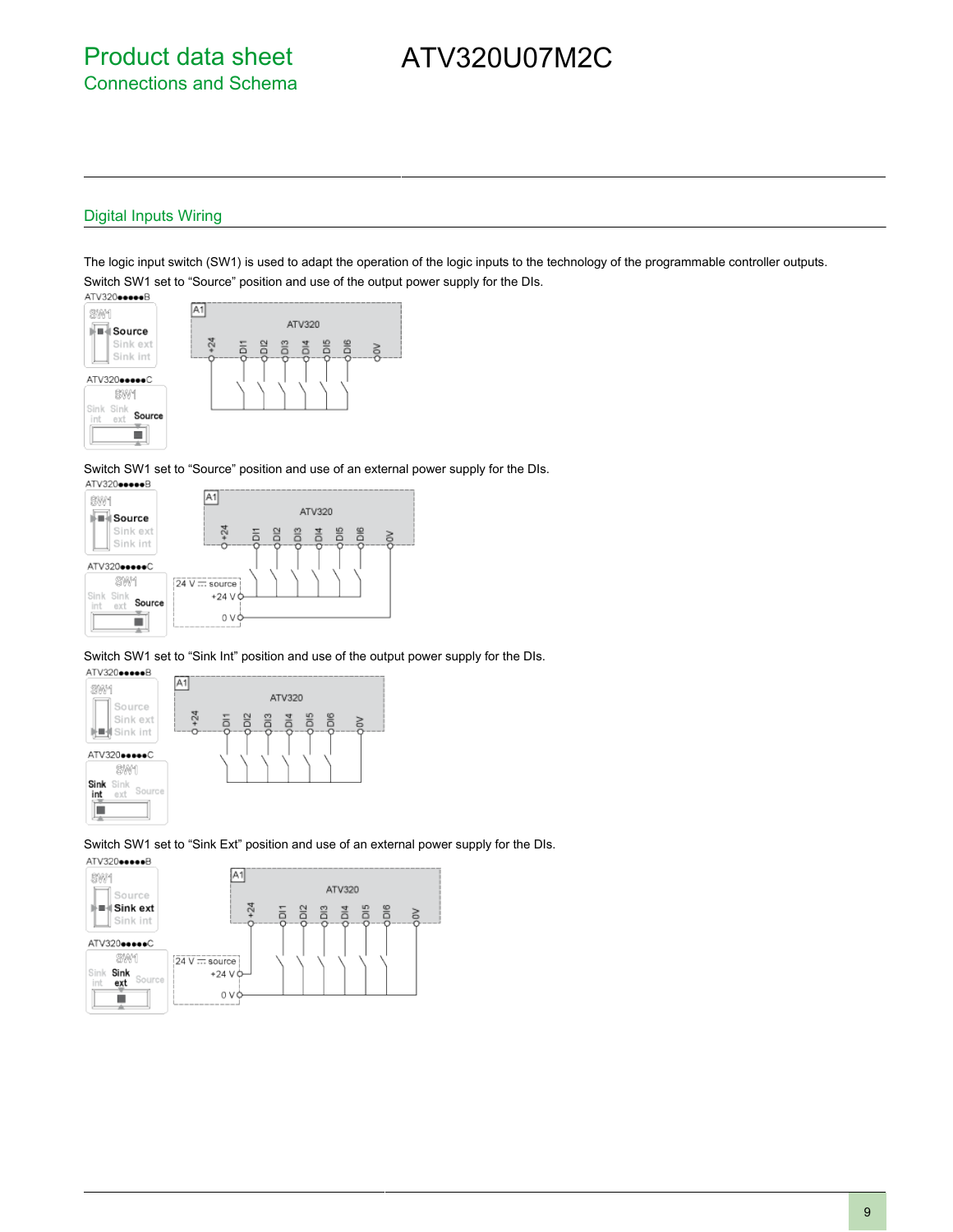Product data sheet Performance Curves

# ATV320U07M2C

### Derating Curves



Derating curve for the nominal drive current (In) as a function of temperature and switching frequency (SF).